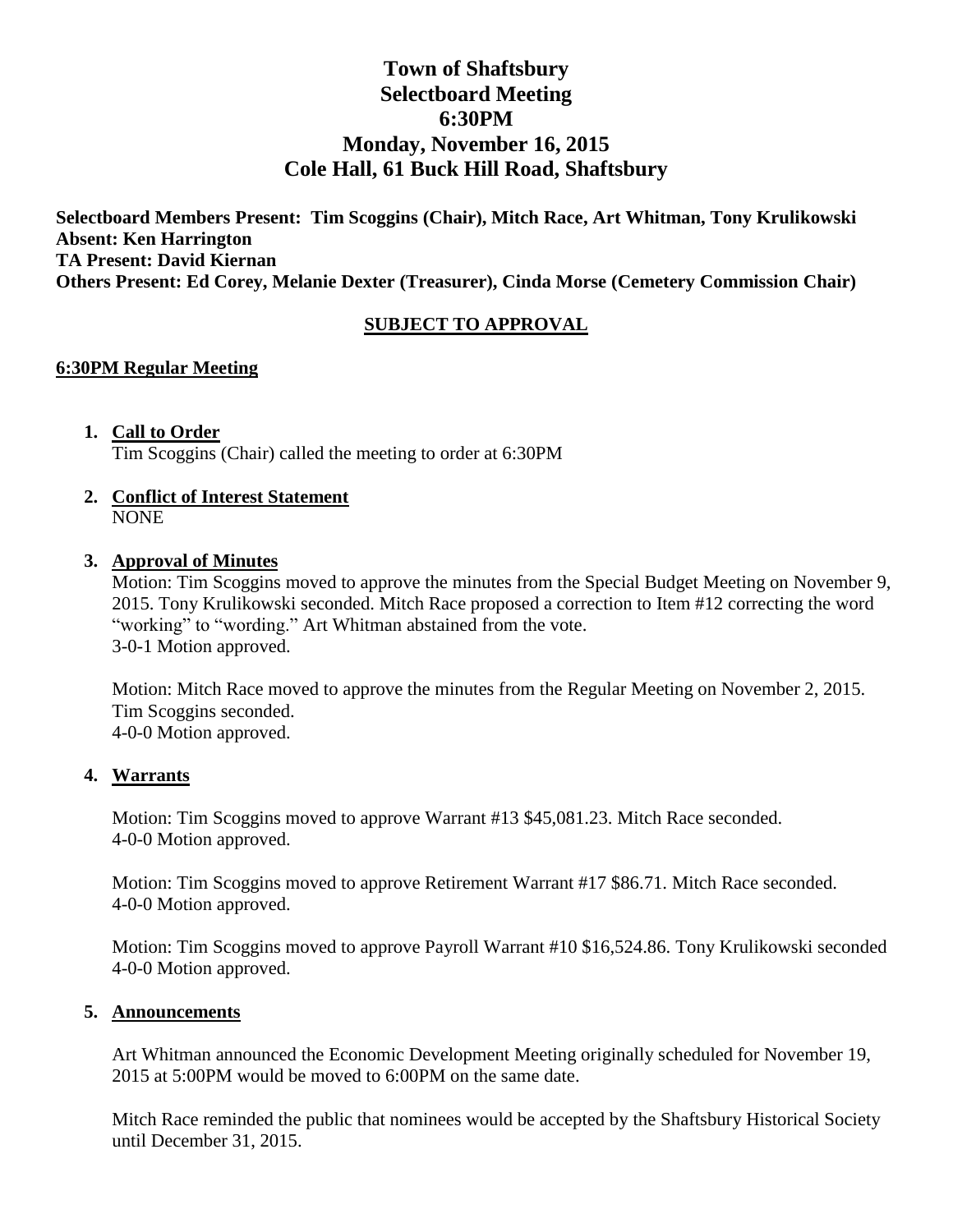David Kiernan announced that a vacancy on the Development Review Board would be posted on the Town's website with a request for applicants to submit a letter of interest along with letters of support. It was noted, however, that an alternate on the Board, Michael Day, had already expressed interest in filling the position and that the term would be for a replacement slot good only through April of 2016. Letters of interest would be reviewed at the next Regular Meeting.

Art Whitman concluded the announcements with a note that the Town Christmas tree lighting would be held on November 29, 2015 at 4:00PM at Cole Hall.

### **6. Public Comments**

Ed Corey came before the Selectboard to state that he understands that the Board will be trying for a third time to appeal to the voters to construct a new Town garage. He believes that the reason it has been voted down twice previously is because of the proposed site at the old dump off of North Road. Tim Scoggins inquired where Mr. Corey would like to see the garage constructed. Mr. Corey replied that he knows that the Town currently leases land adjacent to the current garage and suggested that the Town look into leasing with an option to purchase that property.

Art Whitman pointed out that there is a lot of space in the so-called dump area, including the possibility of construction where the current transfer station is located. Mr. Whitman asked if Mr. Corey's objection to the location of the garage was specific to a certain section of the dump or if it included the entire area. Mr. Corey said that he had a concern about contamination throughout the area.

Tim Scoggins said that he felt strongly that the garage operation is an industrial activity and that should be moved away from the Village center (and the school). Mr. Scoggins also stated that the possibility of purchasing the property adjacent to the current garage had been explored and for various reasons, it was not something the Town had wished to move forward with.

#### **7. Treasurer's Report – Melanie Dexter**

Melanie Dexter began her report by reporting that the process of collecting taxes had gone smoothly over the past few weeks. Receipts are up slightly from last year but she would have a better picture once she had run the warrant for the Delinquent Tax Collector. Ms. Dexter further reported that the Town was in a "good, steady state" right now. The checking balance for the Town is currently at about \$5 million but the transfer for school taxes has not yet occurred.

#### **8. Cemetery Commission Report**

Cinda Morse informed the Selectboard that the Grandview Cemetery Association had approached the Shaftsbury Cemetery Commission about taking over Grandview Cemetery, which lies within the boundaries of the Town of Shaftsbury. The Cemetery Committee has met with the Grandview Cemetery Association and a site visit is scheduled for Tuesday, November 24 at 9:30AM. Ms. Morse indicated that the Cemetery Commission has a lot of questions at this point. Ms. Morse further pointed out that the cemeteries in Shaftsbury are not wholly maintained by perpetual care funds and that money from the general fund is used to cover maintenance expenses. Ms. Morse believes it will take another \$6,000.00 to \$7,000.00 per year to maintain the Grandview Cemetery, on top of the \$14,000.00 that is being budgeted for mowing and landscaping for the Shaftsbury cemeteries.

Ms. Morse contacted the Vermont League of Cities & Towns to ask if the Town is obligated to take over the Grandview Cemetery is the Association elects to dissolve. The attorney at the VLCT issued a memo that essentially stated that because it lies within the boundaries of Shaftsbury, the Town would be obligated to care for it.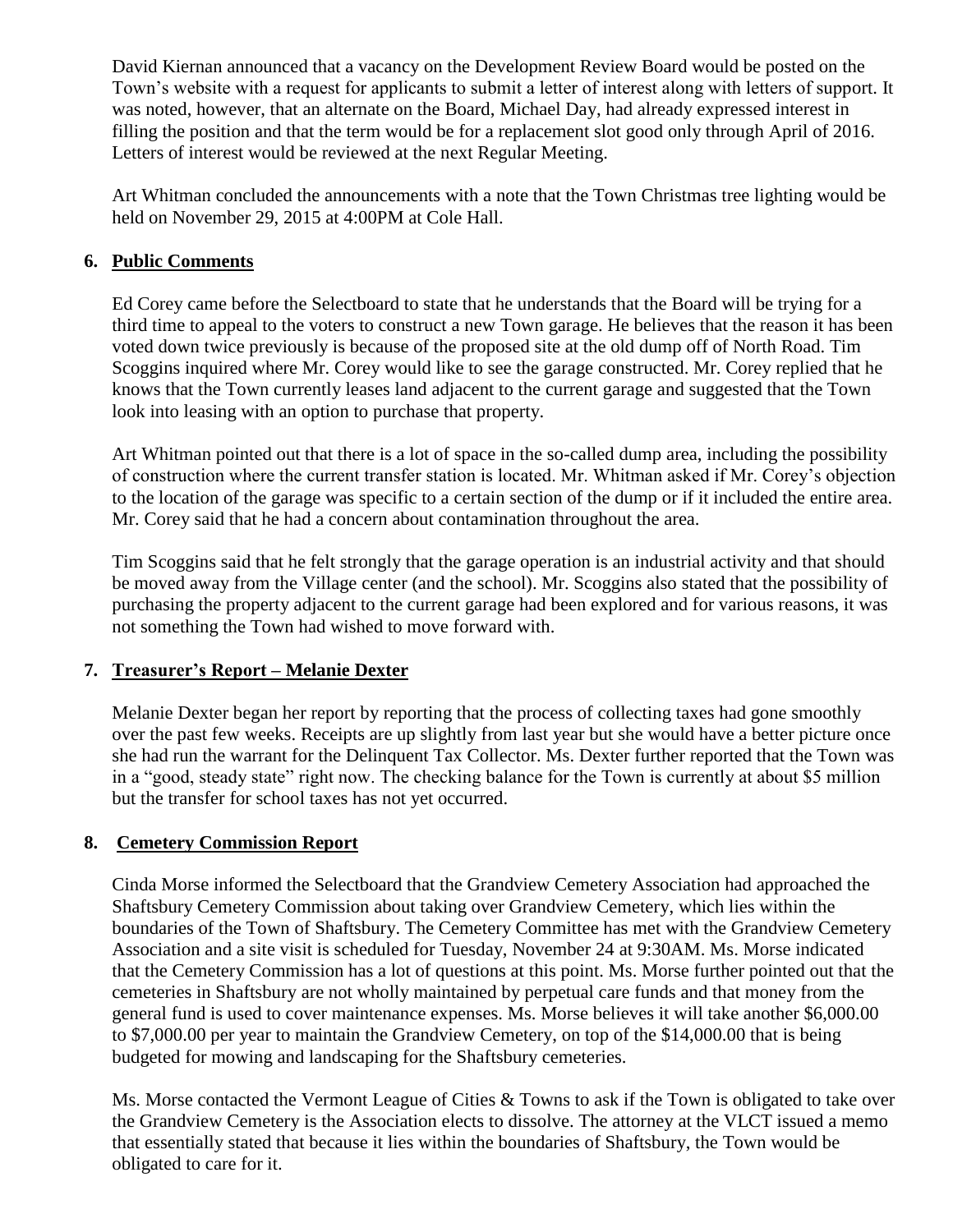Cinda Morse informed the Selectboard that any report issued to the Board would likely reference a start date of July 1, 2016 and if a figure is required for budgeting purposes, the Board should use the \$6,000.00 to \$7,000.00 range for maintenance. Ms. Morse went on to say that Grandview has about \$70,000.00 in a perpetual care fund but she believes that amount is being depleted for current maintenance costs.

Tim Scoggins asked if Grandview still has capacity (for lots). Ms. Morse replied that she believed that there is but that needs to be looked into, along with a multitude of other issues. Ms. Morse noted that the Bylaws and rates for the Grandview Cemetery differ from those governing the Shaftsbury cemeteries. Ms. Morse anticipated gathering information and presenting it to the Selectboard by January for budget purposes. Mr. Kiernan then interjected that the Town would likely use funds from Grandview's perpetual care fund to cover the expenses for FY17 and would work in the additional costs for FY18.

Mitch Race commented that he would prefer to pursue the route of an affirmative transfer rather than go through the process of having the Town take over an abandoned cemetery. Ms. Morse said that if the Selectboard chooses to move forward after review of the information gathered, the Town attorney and that of Grandview Cemetery should be contacted to begin the process of transfer of Deeds and trust funds.

Tony Krulikowski asked how the cemetery originally came to be at its current location and Art Whitman replied that it was connected to the First Baptist Church of North Bennington, which was, at one time, located across the street. Art Whitman also reported that he believed that the interest from the perpetual care fund at Grandview was supposed to care for the lots but finances had been an on-going problem. Cinda Morse said that in her preliminary review of finances, she believes that the sale of lots and burials are simply not covering expenses and she is unsure of the language of the Trust that guides how the perpetual care fund should be used.

Cinda Morse further pointed out that the Shaftsbury Cemetery Commission requires that to purchase a lot in a Shaftsbury cemetery, you must be a resident of the Town. That is not the case for Grandview, however. This would be an example of a policy change needed as a result of the transfer. Cinda Morse did say that lots purchased previous to the transfer would not exclude non-residents from burial there.

Mitch Race asked if the plots have been mapped. Cinda Morse replied that she is not sure how detailed the record-keeping has been over the years or if a survey has been done.

Tim Scoggins asked what the next steps will be. Ms. Morse said that the Shaftsbury Cemetery Commission would perform the site visit and review the records and information provided to report back to the Selectboard. Ms. Morse also proposed that the Grandview Association come before the Selectboard to present their proposal. The Selectboard agreed that they would prefer an orderly transfer of the cemetery.

#### **9. Road Foreman Report**

Steve Washburn was not in attendance at the meeting due to illness so David Kiernan provided the Road Foreman report. Mr. Kiernan began by discussing a major "malfunction" on Airport Road over the previous weekend after heavy use by the Peckham trucks and rain turned a portion of the road into mud. Peckham provided grading services and material and the Town will also continue to work on the road until the weather makes it impossible to do so. Mr. Kiernan estimates that the work needed on the road will cost about \$70,000.00 and he is asking the State to consider expediting a grant for improvements in order to begin the needed repairs in early spring.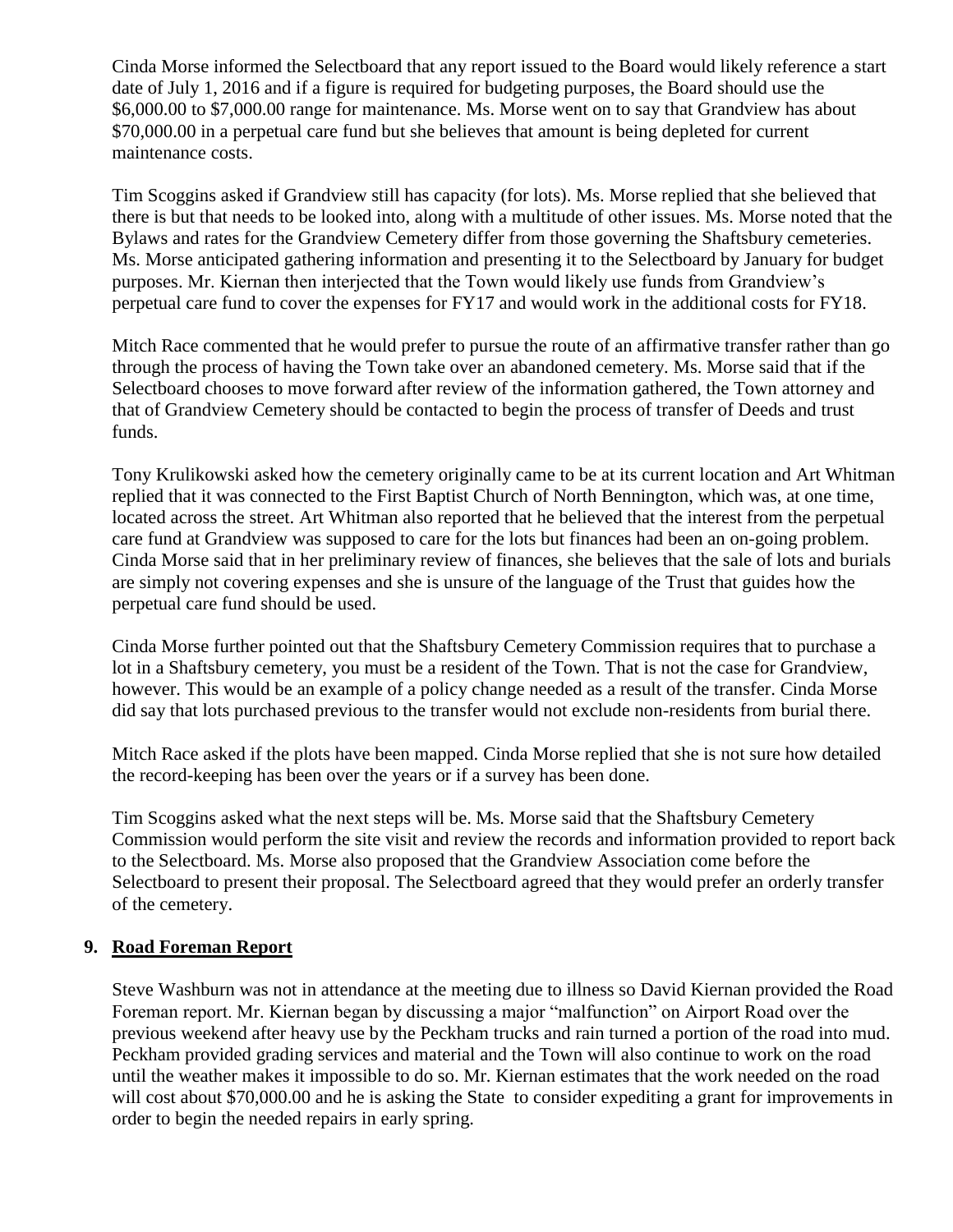David Kiernan reported that the sand/stone/salt mound behind the Town garage is almost complete and that he is expecting to come in under the amount budgeted for sand this year. Mr. Kiernan said that he estimated one more day of trucking would be needed. Salt is also being stored at the shed on the Bernstein property.

Art Whitman then lead a discussion about the plowing of the cemeteries in the winter. David Kiernan suggested that paths could be cut with the Town's sidewalk machine. Mr. Whitman said that he believed it was the Town's responsibility to keep the cemeteries accessible in the winter and that he had asked Steve Washburn about running a pick-up with a plow through the main access roads of the cemeteries following a storm and Steve was amenable to this plan. Ken Coonradt agreed to put in rods for guidance along the main pathways. Tim Scoggins reminded the Selectboard and the public that last year, the Town needed to use a buckloader to remove several inches of ice and snowpack when an event was requested to be held at one of the Shaftsbury cemeteries. Mitch Race confirmed that the Town would only be plowing the main roads into the cemeteries and Art Whitman replied that it would be just to pass through and that any expenses related to winter burials would be the responsibility of the family of the deceased.

David Kiernan reported that the road crew is working on some spot grading and winter preparation. Mr. Kiernan also said that he is going to put out requests for proposals for the engineering study for the area on Shaftsbury Hollow Road above Dwyer's Camp. Mr. Kiernan reminded the Selectboard that the Town has received a \$4,000.00 from the State and that the only share to be paid by the Town would be for his administrative work and for Steve Washburn's time meeting with the engineer.

Art Whitman asked about the progress on Holy Smoke Road. David Kiernan said that the Holy Smoke project was bumped due to the problems on Airport Road last week but that it may be difficult to complete now before winter.

#### **10. Budget Discussion**

Tim Scoggins moved the proposed FY17 numbers from David Kiernan's budget into a spreadsheet summarizing the figures in anticipation for Town Meeting. Mr. Scoggins' spreadsheet includes figures for the line items to be voted on during the floor vote, as well as an estimate for community appropriations and reserves, which will determine the total tax rate. Mr. Scoggins used figures from the previous year's budget to estimate community appropriations as those will not be available for a few more weeks as the reports come into the Auditor.

David Kiernan made some changes to the proposed FY17 budget, mainly in highway construction and materials, to review with the Selectboard. His first budget had included significant increases in a number of areas, taking advantage of monies available from the reduced crew and from reduced debt payments for road equipment. During this round of discussions, he suggested trimming back those increases.

Changes to the proposed budget are as follows:

- Reduction in the Animal Control Officer wages to remain at FY16 level of \$600.00 (less \$150.00) from original proposal).
- Gravel budget to be reduced be \$7,000.00 (to \$67,500) and chloride by \$7,000.00 (to \$43,000.00). Mr. Kiernan indicated that chloride is still very much needed on the roads but perhaps there could be a more efficient way of using it. Tim Scoggins asked the Selecboard if they agreed with the reduction in the proposed figures and Mitch Race replied that he felt it was prudent and that, as it stands, there is extra material being budgeted and "let's see where the extra gets us."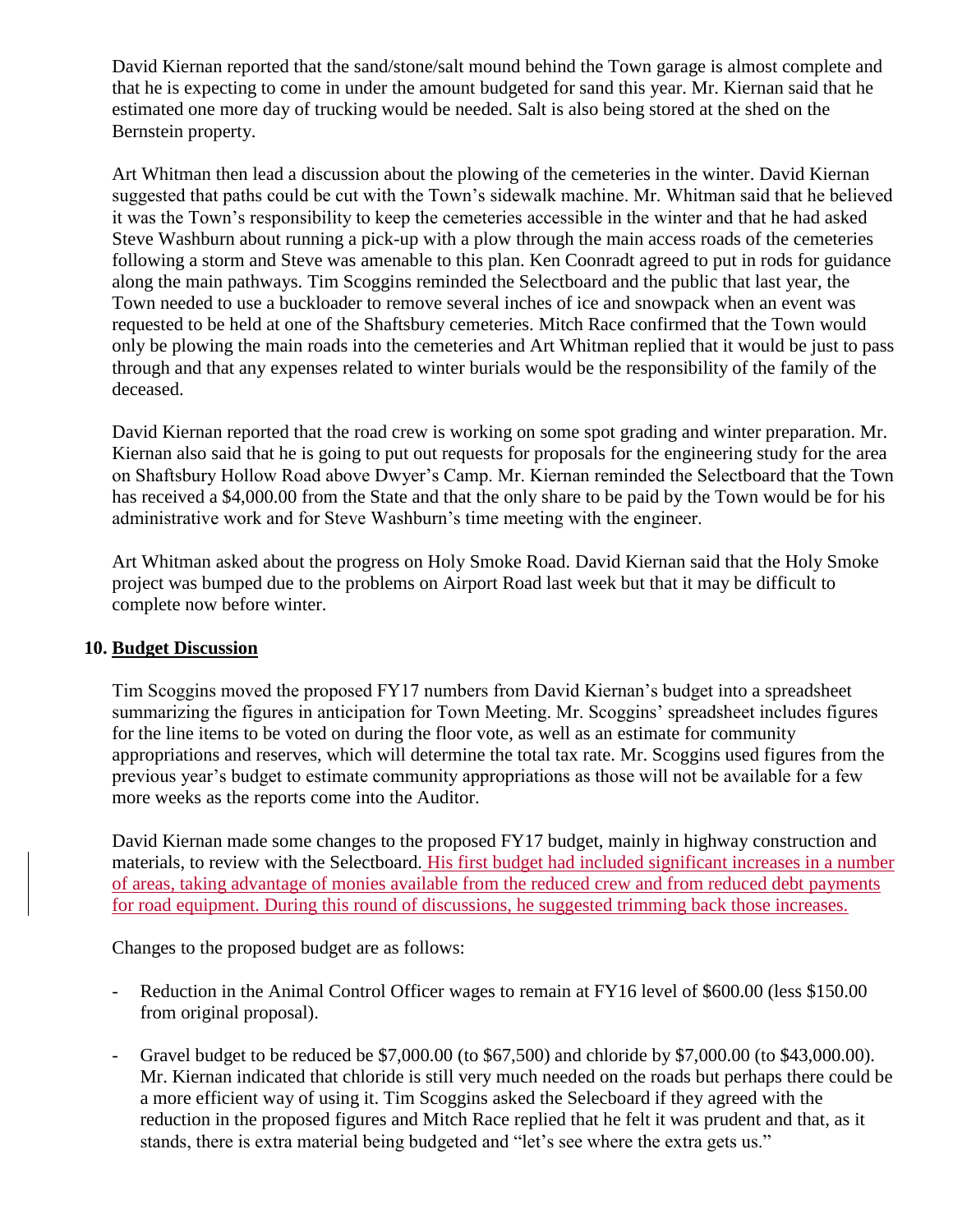- Level and sealing decreased by \$1,500.00 as the crew can change the way it's done.
- Rentals were reduced by \$1,000.00. Mr. Kiernan said that he was hesitant to reduce this category mainly because of the use of the vibratory roller and dump trucks. Tim Scoggins suggested that perhaps the Board back off on reducing rentals. David Kiernan said that the proposed reduction would equal two days' use of the roller. Tim Scoggins then suggested that the rentals be left as is.
- The Culvert Budget was reduced to \$2,500.00, as grants can cover a large percentage of the cost and there are funds in the Culvert Reserve.

Tim Scoggins then asked about the \$1,000.00 being budgeted for repairs for the John Deere mower. Art Whitman asked if Steve Washburn had looked into the mower attachment for the excavator from North Bennington yet. David Kiernan said that Mr. Washburn was still looking into it but it was agreed that if the mower attachment works, the Town should look into selling the John Deere.

Art Whitman requested a review of the amount allotted to repairs on the CAT grader, citing that Steve Washburn would be looking into a rebuild of the engine. Currently \$2,000.00 was being budgeted for the CAT grader but Mr. Kiernan pointed out that the total amount proposed for all of the vehicle repairs can be used and the line items are simply a function of accounting.

Repairs and maintenance for the garage were reduced back down to \$5,000.00 (from the \$10,000.00 proposed for a trailer to be used for an office and break space for the road crew). Mr. Kiernan indicated that this expense may not sit well with the public and hopefully the new garage would ameliorate the problem.

Tim Scoggins looked into a rental of a trailer, 8' x 20' in dimensions. David Kiernan pointed out that once an office area had been set up and equipment was stored, there would not be much space left for a break area. Tim Scoggins replied that he was not thinking that the office would move to the trailer.

The quote on the rental that Mr. Scoggins received was about \$300.00 per month with a \$300.00 delivery fee. Mr. Scoggins was estimating that the trailer would be needed for approximately 18 months, should the new garage be approved and constructed. Mitch Race, David Kiernan and Art Whitman also pointed out that utilities and site work would be needed, creating an additional cost.

Art Whitman asked if OSHA had commented on the conditions in the current garage and David Kiernan said that they had been in the space and did not see a problem. Tim Scoggins said that he believed in treating the crew right and David Kiernan said that he feared this proposal would turn into a negative situation and effect-affect the larger goal of constructing a new Town garage. Tim Scoggins said that he would like to revisit the matter in the future if the garage vote goes down and the crew is looking an more years working in the current conditions.

The Zoning Administrator's wages were reduced back down to \$15,000.00, based on the amount of hours worked, not the hourly rate.

Tim Scoggins inquired about engineering expenses related to the construction of the new garage and if any money needed to pulled out of the Garage Reserve Fund for those costs. David Kiernan said that he hoped that the entire amount would be pulled for the construction and that \$5,000.00 had already been moved over for work prior to the vote.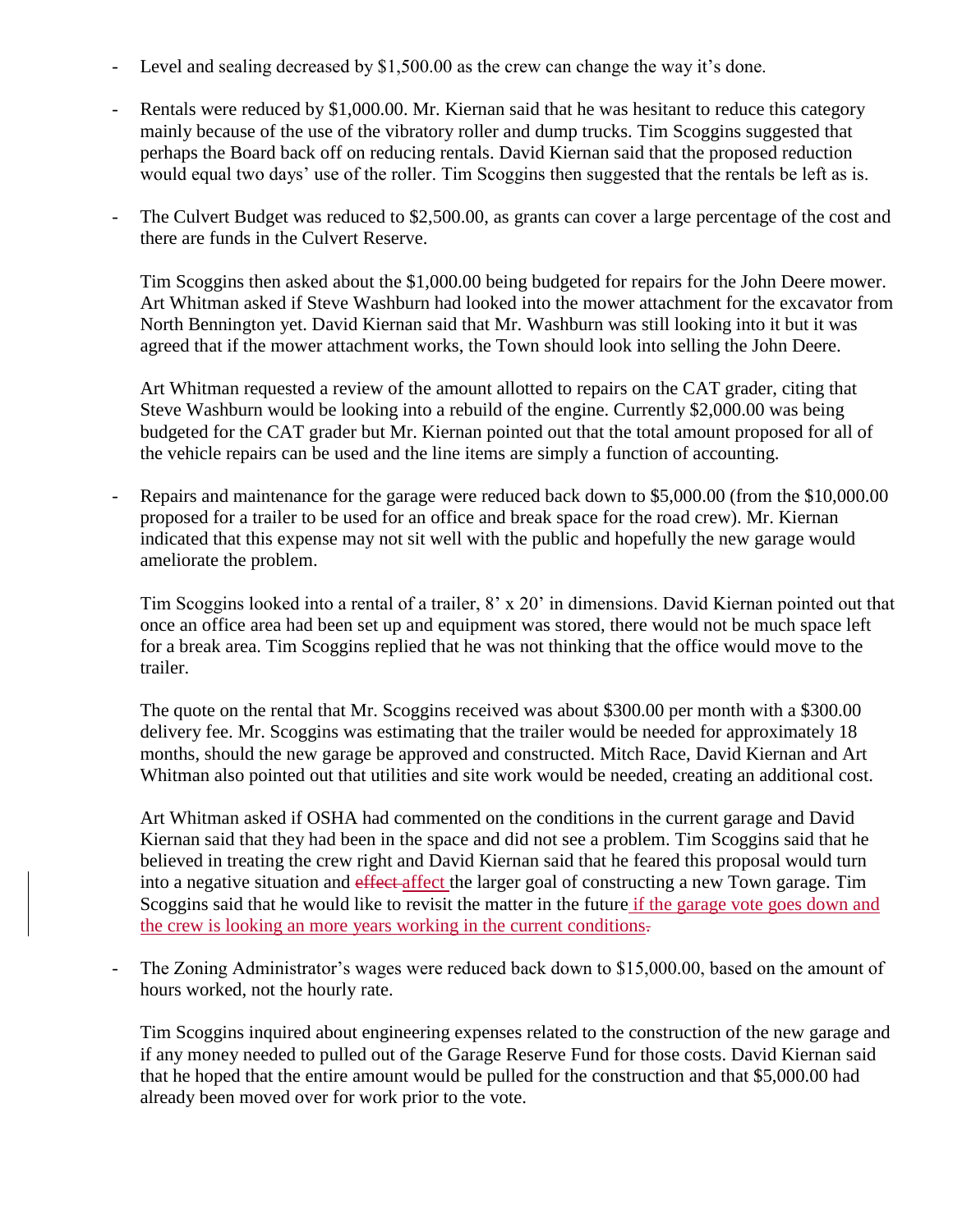- Cole Hall Reserve Fund was reduced \$5,000.00 to \$20,000.00 for painting and capital improvements. David Kiernan did mention the possibility of applying for a grant for improvements but he was unsure of Cole Hall's status as a historic building.
- The paving and culvert reserves were each reduced by \$5,000.00.
- The audit reserve was reduced to \$4,000.00, looking toward performing an audit every three (3) years, as opposed to annually.

Tim Scoggins then returned to his spreadsheet summary and said that his estimate based on the first draft of the budget showed a ¼ of a cent increase in taxes, including the appropriations based on last year's requests.

David Kiernan and Tim Scoggins planned on reviewing the budget again and would discuss the matter again at the first meeting in December. Tim Scoggins pointed out that the budget did not need to be finalized until January and that things may change with community appropriations.

### **11. Revisit of Road Closure Policy**

Tim Scoggins suggested that the Selectboard revisit the Road Closure Policy, based on a recent situation where work needed to be done on Mattison Road. The current policy is overly burdensome and not upto-date, including sending letters to a multitude of agencies and local media. Tim Scoggins suggested that the road closures be handled by the road crew and the Town Administrator and that the current policy from 2001 be rescinded.

Motion: Tim Scoggins moved to rescind the Road Closure Policy from 2001. Tony Krulikowski seconded.

4-0-0 Motion approved.

David Kiernan will discuss with Judy Stratton how best to memorialize this in the Town Meeting Minutes.

#### **12. Town Administrator's Report**

David Kiernan began his report by announcing that a second speed study would need to be done in relation to the sidewalk construction slated for the corner of Route 7A and Church Street. Mr. Kiernan said that he would be able to perform this study by counting the cars at the intersection and using a mathematical formula provided to him by the State.

Mr. Kiernan reported that the auditors would be here during the first week of December. The Town does not have a proper inventory (of property over \$2,500.00) and that task will need to be worked on by various departments. Mr. Kiernan indicated that calculating depreciation may be difficult and informed the Selectboard that an inventory module is available on the NMREC software for around \$1,7000.00 and may be worth purchasing in the future.

David Kiernan informed the Selectboard that a local Cub Scout troop will be visiting the Town to learn about local government.

David Kiernan also presented to the Selectboard a letter of support for the BCRC to conduct a study on the Walloomsac watershed, stating that the Board supports BCRC's application. There were no objections to this letter but this matter was not voted on.